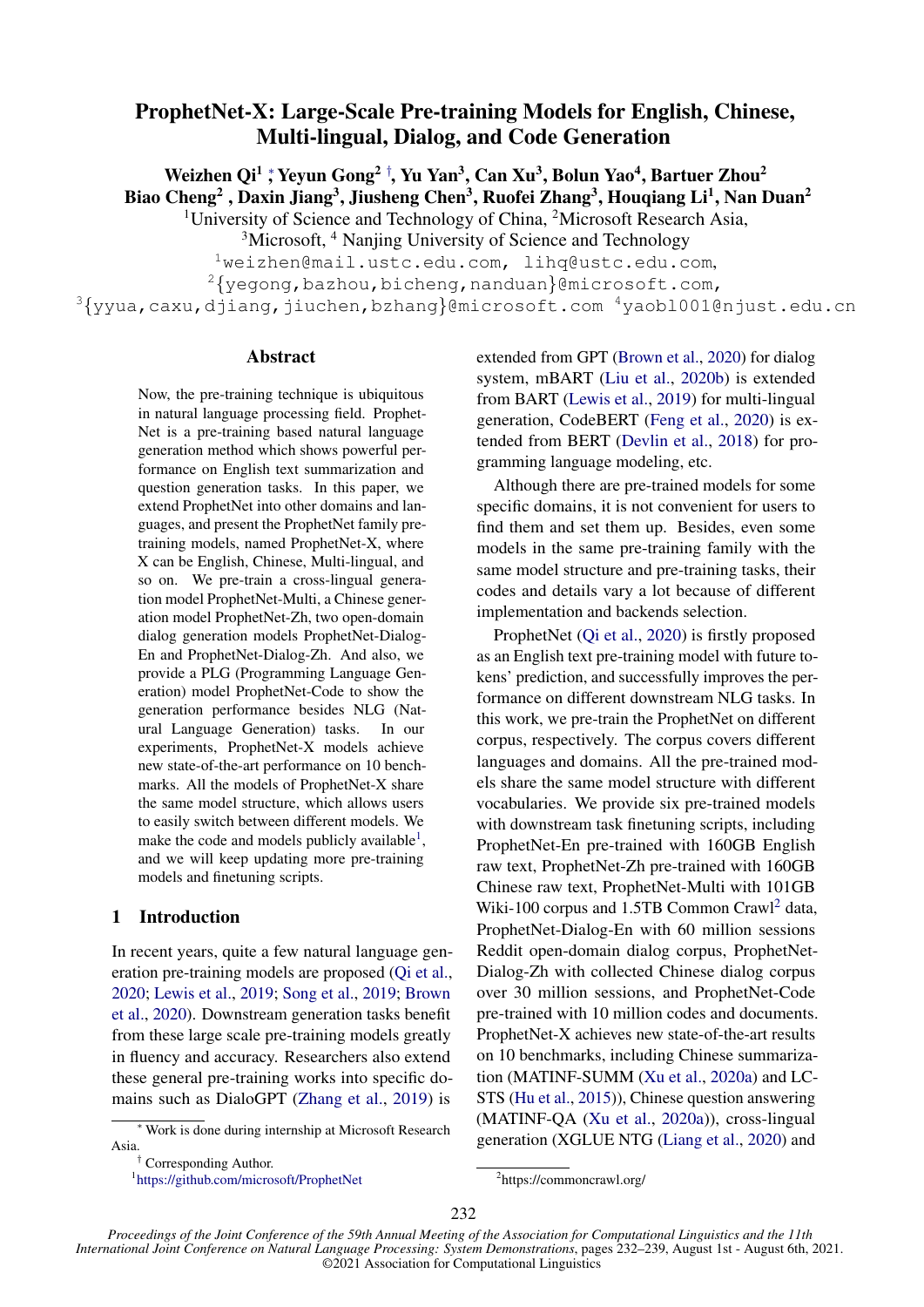

Figure 1: A diagram of ProphetNet-X framework. ProphetNet-X models share the same model structure and cover various languages and domains.

XGLUE QG [\(Liang et al.,](#page-6-5) [2020\)](#page-6-5)), English summarization (MSNews [\(Liu et al.,](#page-6-6) [2020a\)](#page-6-6)), English dialog generation (DailyDialog [\(Li et al.,](#page-6-7) [2017\)](#page-6-7), PersonaChat [\(Zhang et al.,](#page-7-5) [2018\)](#page-7-5), and DSTC7- AVSD [\(Alamri et al.,](#page-6-8) [2019\)](#page-6-8)), and code summarization (CodeXGLUE [\(Lu et al.,](#page-7-6) [2021\)](#page-7-6)). Users can simply download the ProphetNet-X repository and find corresponding pre-trained model with downstream task finetuning scripts.

The main contributions of ProphetNet-X can be described as follows:

- We provide a family of pre-trained models named ProphetNet-X, with six models including English and Chinese natural language generation in open-domain and dialog, multilingual generation, and code generation.
- All the pre-trained ProphetNet-X models share the same model structure. Users only need to simply modify one model file to use it in different language or domain tasks.
- We conduct extensive experiments, the results show that ProphetNet-X models achieve new state-of-the-art performance on 10 publicly available benchmarks.

## 2 ProphetNet-X

## 2.1 Architecture

We train different ProphetNet-X models based on ProphetNet. ProphetNet is an encoder-decoder natural language generation model with future n-gram prediction. ProphetNet leverages stacked Transformer encoder layers and stacked multi-stream

self-attention Transformer decoder layers. Prophet-Net aims to prevent overfitting on strong local correlations such as 2-gram combinations, and deploy future tokens' prediction to enhance autoregressive generation ability.

Given the input sequence  $x = (x_1, \ldots, x_M)$ and output sequence  $y = (y_1, \ldots, y_T)$ , n-gram ProphetNet-X replaces the auto-regressive predicting dependency relationship  $p(y_t|y_{<};, x)$  with  $p(y_{t:t+n-1}|y_{<};,x)$ . Firstly, ProphetNet-X gets the encoded hidden states with stacked Transformer encoder layers  $H_{\text{enc}} = \text{Encoder}(x_1, \dots, x_M)$ . Then, decoder with  $n$ -stream self-attention predicts next  $n$  tokens at each time step, as:  $p(y_t|y_{< t}, x), \ldots, p(y_{t+n-1}|y_{< t}, x)$  = **Decoder**( $y_{\leq t}$ ,  $H_{\text{enc}}$ ). The optimization target of ProphetNet-X can be described as:

$$
\mathcal{L} = -\sum_{j=0}^{n-1} \alpha_j \cdot \left( \sum_{t=1}^{T-j} \log p_{\theta}(y_{t+j}|y_{
$$
= -\alpha_0 \cdot \left( \sum_{t=1}^{T} \log p_{\theta}(y_t|y_{
$$
= \underbrace{\sum_{j=1}^{n-1} \alpha_j \cdot \left( \sum_{t=1}^{T-j} \log p_{\theta}(y_{t+j}|y_{
$$
$$
$$

The details of ProphetNet and multi-stream selfattention can be found in [Qi et al.](#page-7-0) [\(2020\)](#page-7-0).

## 2.2 Pre-training Corpus

In this section, we introduce the pre-training corpus for ProphetNet-X.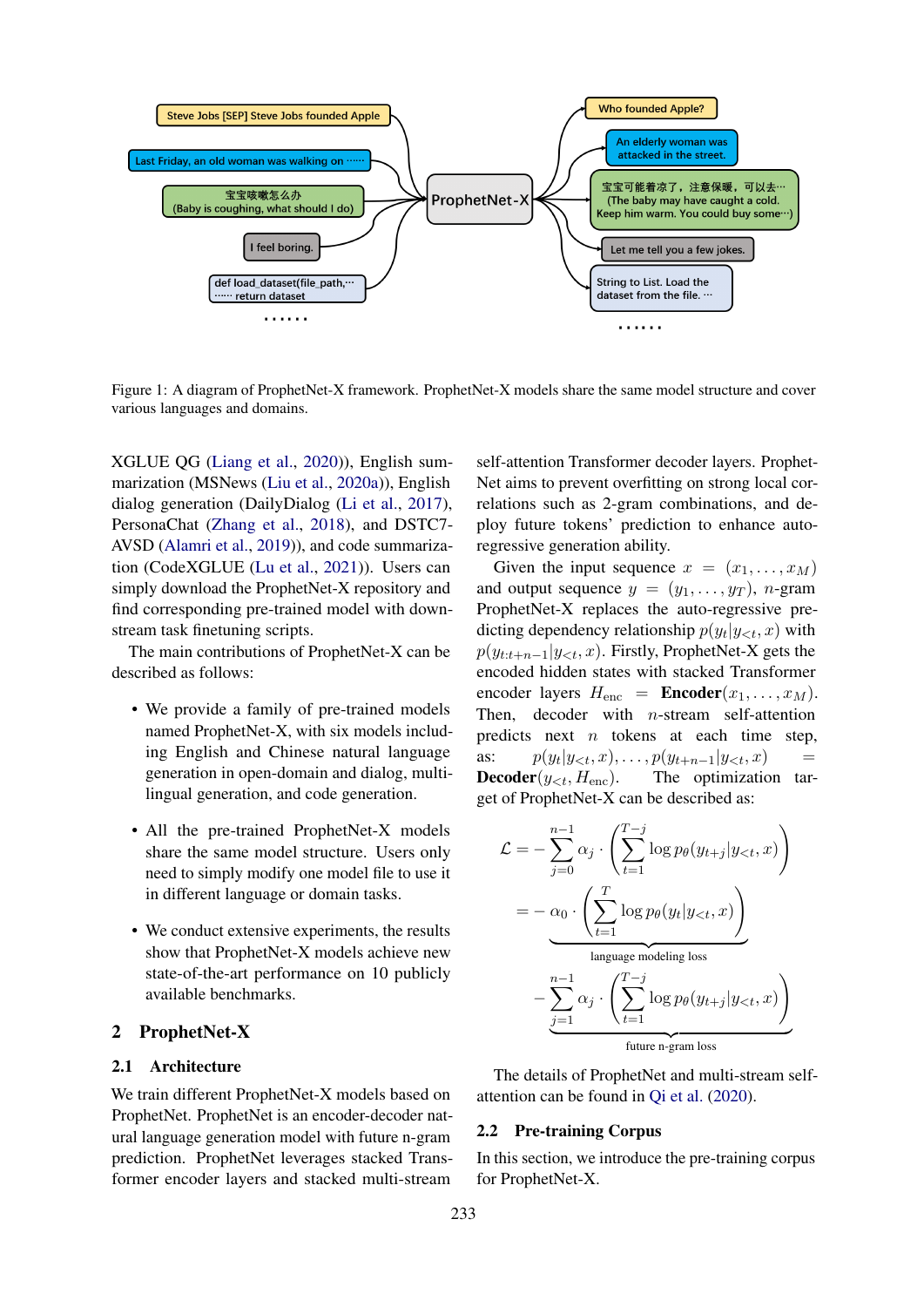<span id="page-2-1"></span>

| language | Fr    | It         | Es         | De    | Nl    | Pt        | En    | Sv        | Pl        | Vi    | Ar    | Ru    | Tr        |
|----------|-------|------------|------------|-------|-------|-----------|-------|-----------|-----------|-------|-------|-------|-----------|
| size(GB) | 77.25 | 74.01      | 2.97<br>70 | .48   | 71.19 | 71.05     | 68.34 | 67<br>.48 | 67<br>.44 | 67.43 | 65.18 | 64.09 | 62.96     |
| language | Ja    | Zh         | Сs         | El    | Kо    | Ro        | Th    | Da        | Bg        | Fi    | Hu    | No    | Hi        |
| size(GB) | 61.49 | 58.<br>.70 | 56.62      | 55.15 | 45.28 | 44.05     | 35.65 | 32.43     | 28.44     | 27.85 | 27.04 | 25.24 | 17.18     |
| language | Sk    | Id         | Ca         | Uk    |       | <b>Sr</b> | S1    | Hr        | Et        | LV    | Ka    | Az    | Ur        |
| size(GB) | 14.78 | 3.68       | 3.08       | 10.80 | 9.20  | 8.59      | 6.86  | 6.51      | 6.47      | 5.48  | 4.16  | 3.38  | 3.13      |
| language | Kk    | Ne         | Gl         | My    | Eu    | Gu        | Si    | Ms        | Sq        | Af    | Cv    | Sw    | <b>Bs</b> |
| size(GB) | 3.09  | 2.18       | .95        | .83   | 1.37  | .23       | .20   | 1.03      | 0.03      | 0.93  | 0.51  | 0.34  | 0.15      |

Table 1: Statistics of our multi-lingual pre-training corpus. The total pre-training corpus size is 1.54 TB. ISO codes are used to represent each language.

For ProphetNet-Zh, we collect Chinese Wikipedia, CLUE [\(Xu et al.,](#page-7-7) [2020b\)](#page-7-7) and Chinese Common Crawl data to reach 160GB. For traditional Chinese data, we firstly use OpenCC  $3$ to convert them to simplified Chinese. The pre-training corpus includes common webs, online forums, comments websites, Q&A websites, Chinese Wikipedia, and other encyclopedia websites. We build a simplified Chinese char vocabulary. The char vocabulary size is 9,360.

For ProphetNet-Multi, besides Wiki-100 corpus, we select 52 common languages to collect and clean multi-lingual data from Common Crawl. After cleaning and tokenizing, the Common Crawl corpus size we use is described in Table [1.](#page-2-1) The ProphetNet-Multi vocabulary is same as XLM-R [\(Conneau et al.,](#page-6-9) [2019\)](#page-6-9) 250k sentencepiece<sup>[4](#page-2-2)</sup> model.

For ProphetNet-Dialog-En, we utilize Reddit comments dataset [\(Zhou et al.,](#page-7-8) [2018;](#page-7-8) [Galley et al.,](#page-6-10) [2019\)](#page-6-10). We firstly load the weights of ProphetNet-En then clean 60 million sessions for pre-training.

For ProphetNet-Dialog-Zh, we use the pretraining corpus from [Wang et al.](#page-7-9) [\(2020\)](#page-7-9) and we crawled 18.2 million dyadic dialogues (conversation between two persons) longer than or equal to 2 turns (one turn denotes one utterance from one person) from the Douban group<sup>[5](#page-2-3)</sup> which is a popular social networking service in China. The pretraining corpus size comparison between [Wang](#page-7-9) [et al.](#page-7-9) [\(2020\)](#page-7-9) and ProphetNet-Dialog-Zh is shown in Table [2.](#page-2-4) We also load the pre-trained model from ProphetNet-Zh before pre-training, which already contains external knowledge from open-domain Chinese corpus.

For ProphetNet-Code, we conduct pre-training on both PLs (Programming Languages) and their describing NL (Natural Language). We use the pre-

<span id="page-2-4"></span>

| Corpus Size          | Single-turn | Multi-turn |
|----------------------|-------------|------------|
| LCCC-base            | 3,354,382   | 3,466,607  |
| LCCC-large           | 7,273,804   | 4,733,955  |
| ProphetNet-Dialog-Zh | 23,309,502  | 6,985,425  |

Table 2: Statistics of Chinese Dialog pre-training corpus

training corpus provided by CodeSearchNet [\(Hu](#page-6-11)[sain et al.,](#page-6-11) [2019\)](#page-6-11). It covers 6 programming languages, including Go, Java, Javascript, PHP, Python, and Ruby. We employ the same sentencepiece tokenizer as CodeBERT [\(Feng et al.,](#page-6-2) [2020\)](#page-6-2). The tokenizer is used for both PL and NL, with a vocabulary size 50,365.

For ProphetNet-En, we directly take the model pre-trained in ProphetNet [\(Qi et al.,](#page-7-0) [2020\)](#page-7-0). It is pretrained with 160GB English raw texts, including Wikipedia, books, stories, news, and web texts. The vocabulary of ProphetNet-En is same as BERT subwords vocabulary. The vocabulary is based on bpe subwords with a max length matching algorithm. Its vocabulary size is 30,522.

## 3 Experiments

#### 3.1 Pre-training Settings

We carry out pre-training with 12-layer encoder, 12 layer decoder ProphetNet models. The hidden size is 1,024, feed forward size is 4,096, future tokens' prediction length is 2. Both the max sequence lengths of the input and output are set to 512.

For ProphetNet-En, ProphetNet-Zh, ProphetNet-Multi, ProphetNet-Dialog-En, and ProphetNet-Code, we carry out un-supervised pre-training with masked span prediction task. Spans of continuous tokens are masked out from the encoder input sentences and predicted from the decoder side. We masked continuous 9 tokens in every 64 tokens from the encoder side, and predict the 9 tokens on the decoder side. In other words, for maximum 512 encoder sequence length, totally  $8(spans) \times 9(tokens per span) = 72 tokens$ 

<span id="page-2-0"></span><sup>3</sup> https://github.com/BYVoid/OpenCC

<span id="page-2-2"></span><sup>4</sup> https://github.com/google/sentencepiece

<span id="page-2-3"></span><sup>5</sup> https://www.douban.com/group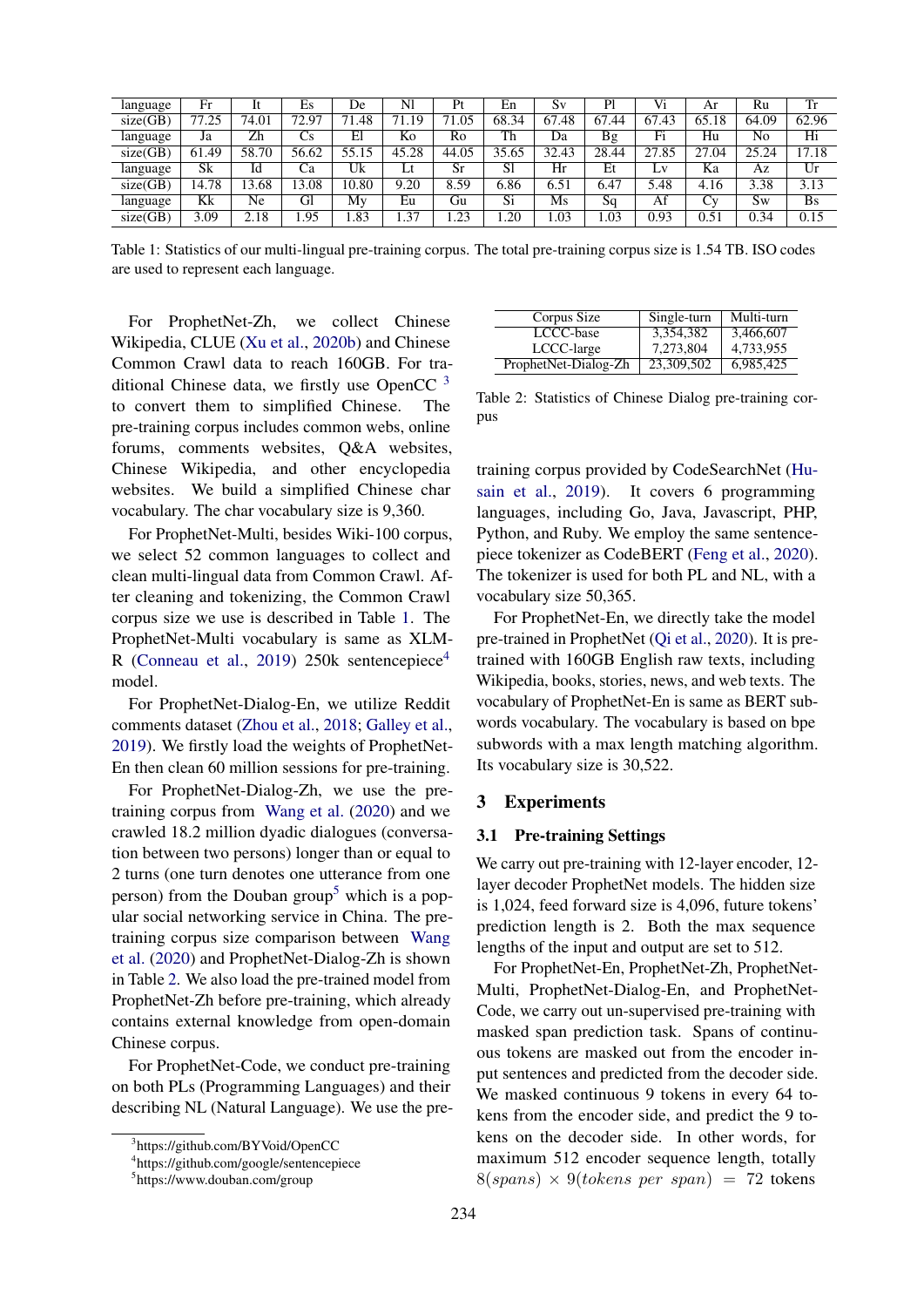<span id="page-3-0"></span>

|                                        |                          | <b>MATINF-OA</b> |                          |       | <b>MATINF-SUMM</b> |       |       | <b>LCSTS</b>             |       |
|----------------------------------------|--------------------------|------------------|--------------------------|-------|--------------------|-------|-------|--------------------------|-------|
| Method                                 | $R-1$                    | $R-2$            | $R-I$                    | $R-1$ | $R-2$              | $R-I$ | $R-1$ | $R-2$                    | $R-L$ |
| TextRank (Mihalcea and Tarau, 2004)    | $\overline{\phantom{a}}$ |                  | $\overline{\phantom{0}}$ | 35.53 | 25.78              | 36.84 | 24.38 | 11.97                    | 16.76 |
| LexRank (Erkan and Radev, 2004)        | ۰                        |                  | $\overline{\phantom{a}}$ | 33.08 | 23.31              | 34.96 | 22.15 | 10.14                    | 14.65 |
| Seq2Seq (Sutskever et al., 2014)       | 16.62                    | 4.53             | 10.37                    | 23.05 | 11.44              | 19.55 |       |                          |       |
| Seq2Seq+Att (Luong et al., 2015)       | 19.62                    | 5.87             | 13.34                    | 43.05 | 28.03              | 38.58 | 33.80 | 23.10                    | 32.50 |
| WEAN (Ma et al., 2018)                 |                          |                  | $\overline{\phantom{0}}$ | 34.63 | 22.56              | 28.92 | 37.80 | 25.60                    | 35.20 |
| Global Encoding (Lin et al., 2018)     | $\overline{\phantom{0}}$ |                  | $\overline{\phantom{0}}$ | 49.28 | 34.14              | 47.64 | 39.40 | 26.90                    | 36.50 |
| BertAbs (Liu and Lapata, 2019)         | $\overline{\phantom{0}}$ |                  | $\overline{\phantom{a}}$ | 57.31 | 44.05              | 55.93 |       | $\overline{\phantom{0}}$ |       |
| MTF-S2S $_{single}$ (Xu et al., 2020a) | 20.28                    | 5.94             | 13.52                    | 43.02 | 28.05              | 38.55 | 33.75 | 23.20                    | 32.51 |
| MTF-S2S $_{multi}$ (Xu et al., 2020a)  | 21.66                    | 6.58             | 14.26                    | 48.59 | 35.69              | 43.28 |       |                          |       |
| ProphetNet-Zh                          | 24.18                    | 6.38             | 15.47                    | 58.82 | 44.96              | 54.26 | 42.32 | 27.33                    | 37.08 |

<span id="page-3-1"></span>Table 3: Results of ProphetNet-Zh on MATINF-QA, MATINF-SUMM, and LCSTS. "R-1", "R-2", and "R-L" represent "ROUGE-1", "ROUGE-2", and "ROUGE-L", respectively.

| Task | Model                                        | De  | En   | Es.  | Fr   | It                       | Pt                       | Ru                       | AVG  |
|------|----------------------------------------------|-----|------|------|------|--------------------------|--------------------------|--------------------------|------|
|      | M-BERT (Devlin et al., 2018)                 | 0.1 | 7.8  | 0.1  | 0.1  | 0.2                      | 0.1                      |                          | 1.4  |
|      | $XLM-R_{base}$ (Conneau et al., 2019)        | 0.1 | 6.0  | 0.0  | 0.0  | 0.1                      | 0.0                      | $\overline{\phantom{0}}$ | 1.0  |
| QG   | Unicoder $_{DAE}$ (Liang et al., 2020)       | 3.0 | 14.0 | 12.4 | 4.2  | 15.8                     | 8.3                      | $\overline{\phantom{0}}$ | 9.6  |
|      | Unicoder <sub>FNP</sub> (Liang et al., 2020) | 3.7 | 13.9 | 14.8 | 4.9  | 17.0                     | 9.5                      | $\qquad \qquad$          | 10.6 |
|      | ProphetNet-Multi                             | 4.9 | 14.9 | 17.0 | 6.0  | 19.2                     | 11.3                     | ۰                        | 12.2 |
|      | M-BERT (Devlin et al., 2018)                 | 0.7 | 9.0  | 0.4  | 0.4  |                          |                          | 0.0                      | 2.1  |
|      | $XLM-R_{base}$ (Conneau et al., 2019)        | 0.6 | 8.1  | 0.4  | 0.3  |                          | $\overline{\phantom{0}}$ | 0.0                      | 1.9  |
| NTG. | Unicoder $_{DAE}$ (Liang et al., 2020)       | 6.8 | 15.6 | 9.0  | 8.7  |                          |                          | 7.7                      | 9.6  |
|      | Unicoder <sub>FNP</sub> (Liang et al., 2020) | 7.5 | 15.8 | 11.9 | 9.9  | $\overline{\phantom{0}}$ |                          | 8.4                      | 10.7 |
|      | ProphetNet-Multi                             | 8.7 | 16.7 | 12.7 | 11.4 |                          |                          | 8.5                      | 11.6 |

Table 4: Results of ProphetNet-Multi on XGLUE zero-shot cross-lingual generation task. Task QG and NTG represent Question Generation and News Title Generation. Numbers in this table are BLEU-4 scores.

are masked and predicted. If the last part does not reach a maximum length of 64, 15% continuous tokens are masked. ProphetNet-Dialog-En has special tokens [X\_SEP] to separate turns in a session and [SEP] to separate different sessions. For ProphetNet-Dialog-Zh, we conduct supervised pre-training. Previous turns of dialogs are fed into the encoder, and the response is predicted from the decoder. It means that for a multi-turn session with *n* sentences,  $n - 1$  samples are created for pre-training. The pre-trained ProphetNet-Dialog-Zh can be used to directly generate dialogs without finetuning.

We carry out pre-training on NVIDIA Tesla V100 GPUs, and the total cost exceeds 30,000 GPU hours.

## 3.2 Finetuning Benchmarks

For different ProphetNet-X models, we select different benchmarks to evaluate them, respectively.

For ProphetNet-Zh, we evaluate our pre-trained model with MATINF-QA [\(Xu et al.,](#page-7-4) [2020a\)](#page-7-4) for generative question answering task, MATINF-SUMM [\(Xu et al.,](#page-7-4) [2020a\)](#page-7-4) and LCSTS [\(Hu et al.,](#page-6-4) [2015\)](#page-6-4) for summarization task.

For ProphetNet-Multi, we follow Unicoder $_{FNP}$ to evaluate on XGLUE [\(Liang et al.,](#page-6-5) [2020\)](#page-6-5) for cross-lingual zero-shot generation tasks. The pretrained multi-lingual model is finetuned with English supervised data and inference with English and other un-seen languages data. There are NTG (News Title Generation) and QG (Question Generation) tasks.

For ProphetNet-Dialog-En, we carry out finetuning on DailyDialog [\(Li et al.,](#page-6-7) [2017\)](#page-6-7) for chit-chat generation, Persona-Chat [\(Zhang et al.,](#page-7-5) [2018\)](#page-7-5) for knowledge grounded conversation generation and DSTC7-AVSD [\(Alamri et al.,](#page-6-8) [2019\)](#page-6-8) for conversational question answering.

For ProphetNet-Dialog-Zh, we use the STC [\(Shang et al.,](#page-7-15) [2015\)](#page-7-15) single-turn open-domain dialog dataset cleaned by [Wang et al.](#page-7-9) [\(2020\)](#page-7-9), and real-world Xiaoice Chinese dialog dataset for evaluation.

For ProphetNet-Code, we evaluate the performance on code summarization task from CodeXGLUE [\(Lu et al.,](#page-7-6) [2021\)](#page-7-6).

For ProphetNet-En, we reports the results on summarization tasks CNN/DM [\(Hermann](#page-6-14) [et al.,](#page-6-14) [2015\)](#page-6-14), Gigaword [\(Rush et al.,](#page-7-16) [2015\)](#page-7-16), and MSNews [\(Liu et al.,](#page-6-6) [2020a\)](#page-6-6); question generation tasks SQuAD 1.1 [\(Rajpurkar et al.,](#page-7-17) [2016\)](#page-7-17) and MSQG [\(Liu et al.,](#page-6-6) [2020a\)](#page-6-6).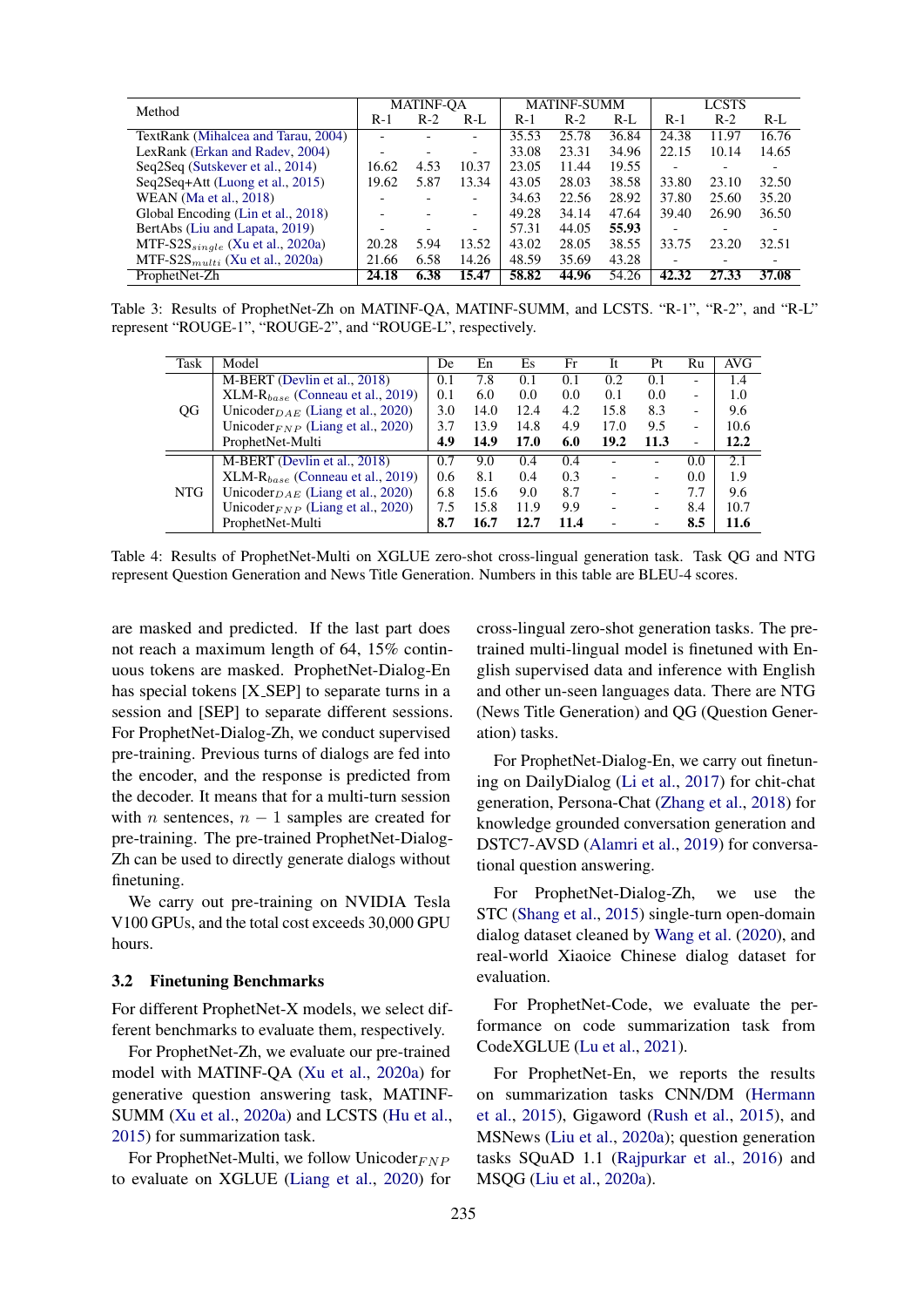<span id="page-4-0"></span>

| Model                                | BLEU-1 | $BLEII-2$ | BLEU-3 | BLEU-4 | <b>METEOR</b> | ROUGE-L | <b>CIDE</b> r |
|--------------------------------------|--------|-----------|--------|--------|---------------|---------|---------------|
| AVSD Baseline (Alamri et al., 2019)  | 0.629  | 0485      | 0.383  | 0.309  | 0.215         | 0.487   | 0.746         |
| CMU Sinbad's (Sanabria et al., 2019) | 0.718  | 0.584     | 0.478  | 0.394  | 0.267         | 0.563   | .094          |
| PLATO (Bao et al., 2020)             | 0.784  | 0.637     | 0.525  | 0.435  | 0.286         | 0.596   | 1.209         |
| ProphetNet-Dialog-En                 | 0.823  | 0.688     | 0.578  | 0.482  | 0.309         | 0.631   | 1.354         |

Table 5: Results of ProphetNet-Dialog-En on DSTC7-AVSD.

<span id="page-4-1"></span>

|                                     |       |       | DailyDialog |       |                          | PersonaChat |       |       |       |            |  |
|-------------------------------------|-------|-------|-------------|-------|--------------------------|-------------|-------|-------|-------|------------|--|
| Model                               | $B-1$ | B-2   | D-1         | $D-2$ | <b>AVG</b>               | B-1         | $B-2$ | $D-1$ | D-2   | <b>AVG</b> |  |
| Seq2Seq (Vinyals and Le, 2015)      | 0.336 | 0.238 | 0.03        | 0.128 | 0.183                    | 0.448       | 0.353 | 0.004 | 0.016 | 0.205      |  |
| $iVAE_MI$ (Fang et al., 2019)       | 0.309 | 0.249 | 0.029       | 0.25  | 0.209                    |             |       |       |       |            |  |
| LIC (Golovanov et al., 2019)        |       |       |             |       | $\overline{\phantom{0}}$ | 0.405       | 0.320 | 0.019 | 0.113 | 0.214      |  |
| PLATO w/o latent (Bao et al., 2020) | 0.405 | 0.322 | 0.046       | 0.246 | 0.255                    | 0.458       | 0.357 | 0.012 | 0.064 | 0.223      |  |
| PLATO (Bao et al., 2020)            | 0.397 | 0.311 | 0.053       | 0.291 | 0.263                    | 0.406       | 0.315 | 0.021 | 0.121 | 0.216      |  |
| ProphetNet-Dialog-En                | 0.461 | 0.402 | 0.038       | 0.208 | 0.277                    | 0.459       | 0.382 | 0.010 | 0.060 | 0.228      |  |

Table 6: Results of ProphetNet-Dialog-En on DailyDialog and PersonaChat. "B-1", "B-2", "D-1" and "D-2" represent "BLEU-1", "BLEU-2", "Distinct-1" and " Distinct-2", respectively.

## 3.3 Results

For ProphetNet-Zh, we see significant improvements in Table [3.](#page-3-0) TextRank [\(Mihalcea and Ta](#page-7-10)[rau,](#page-7-10) [2004\)](#page-7-10) and LexRank [\(Erkan and Radev,](#page-6-12) [2004\)](#page-6-12) are extractive baselines and others are abstractive baselines. MTF-S2S $_{single}$  [\(Xu et al.,](#page-7-4) [2020a\)](#page-7-4) and  $MTF-S2S<sub>multi</sub>$  denote single task finetuning and multi-task finetuning on MATINF dataset. We see consistent gains on both Chinese question answering task and summarization tasks.

For ProphetNet-Multi, we show the results in Table [4,](#page-3-1) Unicoder $_{DAE}$  and Unicoder<sub>FNP</sub> are pre-trained on Wiki-100 with denoising auto encoder task and ProphetNet, respectively. Comparing the results between the Unicoder $_{FNP}$  and ProphetNet-Multi, we see that more pre-training corpus improves supervised English inference results and other zero-shot languages inference performance. And compared with other baseline methods, ProphetNet-Multi achieves new state-of-theart results on both NTG and QG tasks.

For English open-domain dialog generation, we show the results in Table [5](#page-4-0) and Table [6,](#page-4-1) compared with strong new proposed PLATO [\(Bao et al.,](#page-6-15) [2020\)](#page-6-15), we see that ProphetNet-Dialog achieves performance improvements.

Results for ProphetNet-Dialog-Zh on STC can be seen in Table [7.](#page-4-2) In addition, Table [8](#page-4-3) shows the results on real-world Xiaoice dialog dataset with human evaluation. Results in Table [7](#page-4-2) hint that for dialog generation, the auto-evaluation metrics (BLEU-2 and BLEU-4) may fail because open-domain dialog outputs could be very different from the given golden targets but still good responses. We observe that ProphetNet-Dialog-Zh without finetuning can

<span id="page-4-2"></span>

| Models                                              | $B-2$ | $R-4$ |
|-----------------------------------------------------|-------|-------|
| Seq2Seq-Attn (Luong et al., 2015)                   | 3.93  | 0.9   |
| Transformer (Vaswani et al., 2017)                  | 6.72  | 3.14  |
| $GPT_{Novel}$ (Wang et al., 2020)                   | 5.96  | 2.71  |
| $CDialGPT_{LCCC-base}$ (Wang et al., 2020)          | 6.48  | 3.08  |
| CDialGPT2 <sub>LCCC</sub> -base (Wang et al., 2020) | 5.69  | 2.50  |
| $\text{CDialGPT}_{LCCC-layer}$ (Wang et al., 2020)  | 6.63  | 3.20  |
| ProphetNet-Dialog-Zh w/o finetuning                 | 2.54  | 0.75  |
| ProphetNet-Dialog-Zh w/ finetuning                  | 6.78  | 3.05  |

Table 7: Results of ProphetNet-Dialog-Zh on STC dataset. "B-2", and "B-4" represent "BLEU-2" and "BLEU-4", respectively.

<span id="page-4-3"></span>

| Setting             | Win | Lose | Tie   | Kappa |
|---------------------|-----|------|-------|-------|
| Ours-C vs Xiaoice-C | 68% | 26%  | 6%    | 0.73  |
| Ours-C vs Xiaoice-S | 76% | 24%  | $0\%$ | 0.65  |
| Ours-S vs Xiaoice-S | 81% | 19%  | $0\%$ | 0.67  |

Table 8: Human evaluated results for ProphetNet-Dialog-Zh on real-world Xiaoice dataset. Here, Ours means ProphetNet-Dialog-Zh, Xiaoice means old Xiaoice retrieval based dialog system. -S(single-turn) denotes only the last turn is fed to our model or Xiaoice traditional single-turn retrieval model. -C(context) denotes feeding dialog history into our model or Xiaoice traditional multi-turn retrieval model.

generate fluent and meaningful responses but have lower BLEU scores because of the writing style difference. Thus, we conduct a human evaluation as in [\(Zhao et al.,](#page-7-21) [2020\)](#page-7-21). We randomly collect 500 single-turn and 500 multi-turn context-response pairs from the online logs of the real-word dialog system Xiaoice. Then, we recruit 3 native speakers as human annotators. The annotators have to judge which response is better, based on informativeness, consistency, and fluency of the responses. If an annotator cannot tell which response is better, he/she is required to label a "Tie". With the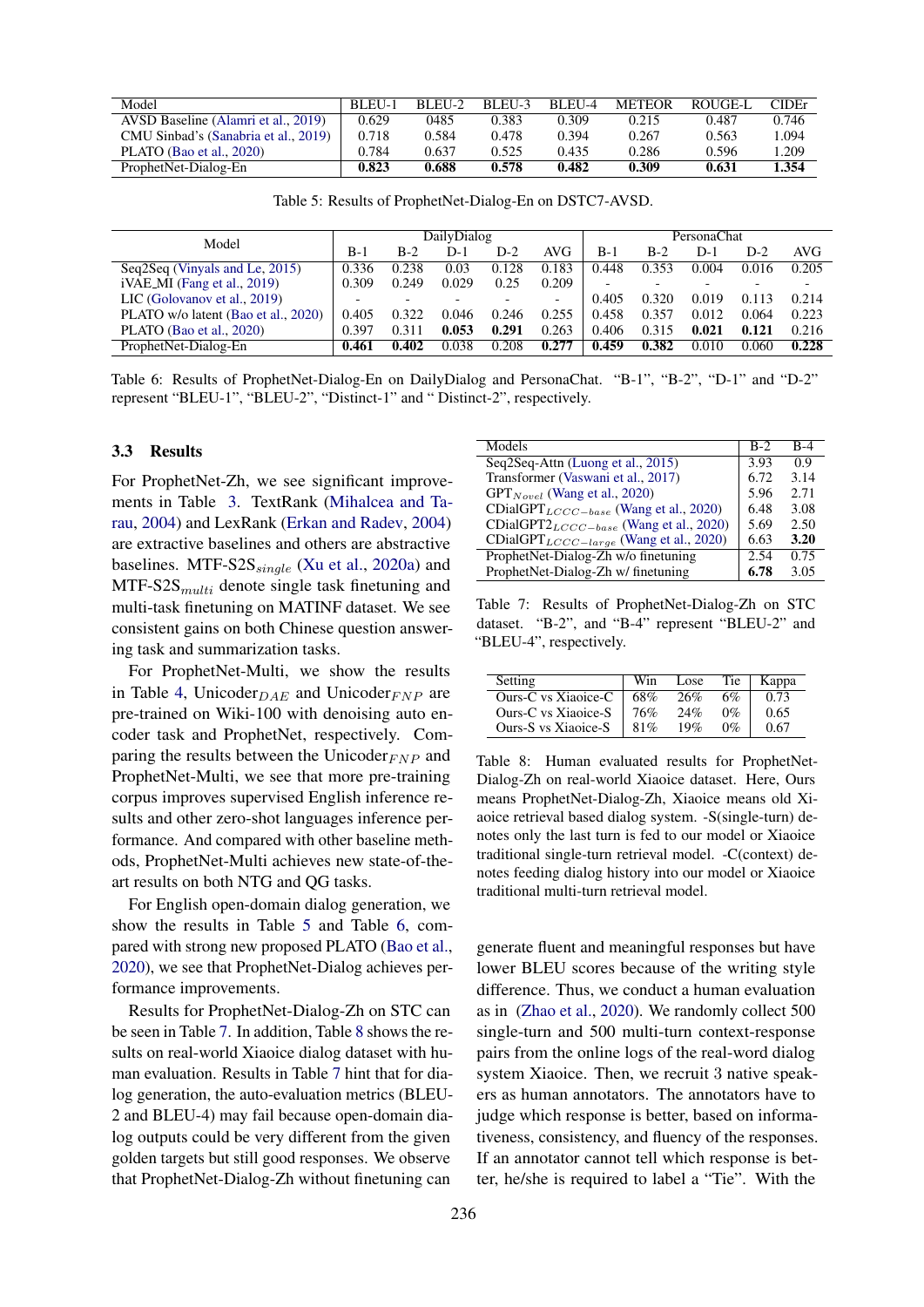<span id="page-5-0"></span>

| Models                             | Ruby  | Javascript | Go    | Python | Java  | <b>PHP</b> | overall |
|------------------------------------|-------|------------|-------|--------|-------|------------|---------|
| Seq2Seq (Vinyals and Le, 2015)     | 9.64  | 10.21      | 13.98 | 15.93  | 15.09 | 21.08      | 14.32   |
| Transformer (Vaswani et al., 2017) | 11.18 | 11.59      | 16.38 | 15.81  | 16.26 | 22.12      | 15.56   |
| RoBERTa (Liu et al., 2019)         | 11.17 | 11.90      | 17.72 | 18.14  | 16.47 | 24.02      | 16.57   |
| CodeBERT (Feng et al., 2020)       | 12.16 | 14.90      | 18.07 | 19.06  | 17.65 | 25.16      | 17.83   |
| PLBART (Ahmad et al., 2021)        | 14.11 | 15.56      | 18.91 | 19.30  | 18.45 | 23.58      | 18.32   |
| Prophetnet-Code                    | 14.37 | 16.60      | 18.43 | 17.87  | 19.39 | 24.57      | 18.54   |

<span id="page-5-1"></span>Table 9: Results of ProphetNet-Code on CodeXGLUE for code-to-text summarization task. Numbers in this table are smoothed BLEU-4 scores.

| Method                             | CNN/DM |       |       | Gigaword |       |         | <b>MSNews</b> |       |       |
|------------------------------------|--------|-------|-------|----------|-------|---------|---------------|-------|-------|
|                                    | $R-1$  | $R-2$ | $R-I$ | $R-1$    | $R-2$ | $R-I$ . | $R-1$         | $R-2$ | $R-I$ |
| LSTM (Bahdanau et al., 2014)       | 373    | 15.7  | 34.4  | 33.6     | 15.4  | 31.2    | 30.0          | 14.6  | 27.7  |
| Transformer (Vaswani et al., 2017) | 39.5   | 16.7  | 36.7  | 36.4     | 17.7  | 33.8    | 33.0          | 15.4  | 30.0  |
| $MASS$ (Song et al., 2019)         | 42.9   | 19.8  | 39.8  | 38.9     | 20.2  | 36.2    | 40.4          | 21.5  | 36.8  |
| BART (Lewis et al., 2019)          | 44.1   | 21.2  | 40.9  | 37.5     | 17.6  | 34.3    | 43.8          | 24.0  | 39.2  |
| ProphetNet-En                      | 44.2   | 21.1  | 41.3  | 39.5     | 20.4  | 36.6    | 44.1          | 24.4  | 40.2  |

Table 10: Results of ProphetNet-En for text summarization. "R-1", "R-2", and "R-L" represent "ROUGE-1", "ROUGE-2", and "ROUGE-L", respectively.

experts' annotation, we see that ProphetNet-Dialog-Zh obviously outperforms Xiaoice retrieval based old system. Kappa [\(Fleiss and Cohen,](#page-6-20) [1973\)](#page-6-20) values of all models exceed 0.6, indicating substantial agreement overall annotators.

For ProphetNet-Code, the code summarization results are shown in Table [9.](#page-5-0) We can see new stateof-the-art results are obtained with ProphetNet-Code. It shows that ProphetNet-X models not only benefit from pre-training on natural language generation tasks but also perform well in programming language tasks.

<span id="page-5-2"></span>

| Model         |         | SQuAD 1.1      |            | <b>MSOG</b>     |            |            |  |  |
|---------------|---------|----------------|------------|-----------------|------------|------------|--|--|
|               | $R-I$ . | $B-4$          | <b>MTR</b> | $R-I$ .         | <b>B-4</b> | <b>MTR</b> |  |  |
| <b>LSTM</b>   | 27.2    | 3.8            | 8.9        | $25.3\quad 3.5$ |            | 14.1       |  |  |
| Transformer   | 30.7    | 4.8            | 10.9       | 29.3            | 5.1        | 16.6       |  |  |
| <b>MASS</b>   | 49.9    | 21.3           | 25.2       | 38.9            | 9.5        | 23.5       |  |  |
| <b>BART</b>   | 50.3    | 22.0           | 26.4       | 38.8            | 9.2        | 24.3       |  |  |
| ProphetNet-En |         | 51.5 22.5 26.0 |            | 38.3            | 9.6        | 23.3       |  |  |

Table 11: Results of ProphetNet-En for question generation on SQuAD1.1 and MSQG. "R-L", "B-4", and "MTR" represent "ROUGE-L", "BLEU-4", and "ME-TEOR", respectively.

For ProphetNet-En, we report the results for ProphetNet in Table [10](#page-5-1) and Table [11.](#page-5-2) We also report the results for two new tasks MSNTG and MSQG introduced from GLGE [\(Liu et al.,](#page-6-6) [2020a\)](#page-6-6).

## 4 Related Work

.

ProphetNet [\(Qi et al.,](#page-7-0) [2020\)](#page-7-0) is the most related to our work since we carry out pre-training based on it. Other related works involve pre-training works in different domains. For English generation pre-training, MASS [\(Song et al.,](#page-7-1) [2019\)](#page-7-1) proposes an unsupervised pre-training task with span masked and recover. BART [\(Lewis et al.,](#page-6-0) [2019\)](#page-6-0) feeds corrupted sentences into the encoder and reconstructs the original sentences. GPT [\(Radford](#page-7-23) [et al.,](#page-7-23) [2019\)](#page-7-23) models perform language modeling pre-training with Transformer decoder. For multilingual pre-training, mBART [\(Liu et al.,](#page-7-3) [2020b\)](#page-7-3) introduces language labels to adopt BART denoising pre-training. Based on GPT [\(Radford et al.,](#page-7-23) [2019\)](#page-7-23), DialoGPT [\(Zhang et al.,](#page-7-2) [2019\)](#page-7-2) and CDial-GPT [\(Wang et al.,](#page-7-9) [2020\)](#page-7-9) adopts language model pre-training with English and Chinese dialog corpus respectively. CodeBERT [\(Feng et al.,](#page-6-2) [2020\)](#page-6-2) and GraphCodeBERT [\(Guo et al.,](#page-6-21) [2020\)](#page-6-21) are two pre-training models for programming languages. PLBART [\(Ahmad et al.,](#page-6-18) [2021\)](#page-6-18) is similar to multilingual BART with language tags to perform denoising pre-training on programming languages.

## 5 Conclusion

In this paper, we pre-train ProphetNet-X on various languages and domains, including open-domain (for English, Chinese, and Multi-lingual), dialog (for English and Chinese), and programming (for Ruby, Javascript, Go, Python, Java, and PHP). All the models share the same model structure and are easy to use. Extensive experiments show that ProphetNet-X achieves new state-of-the-art performance on 10 benchmarks. In the future, we will extend ProphetNet-X to support more domains such as biomedical text and protein pre-training.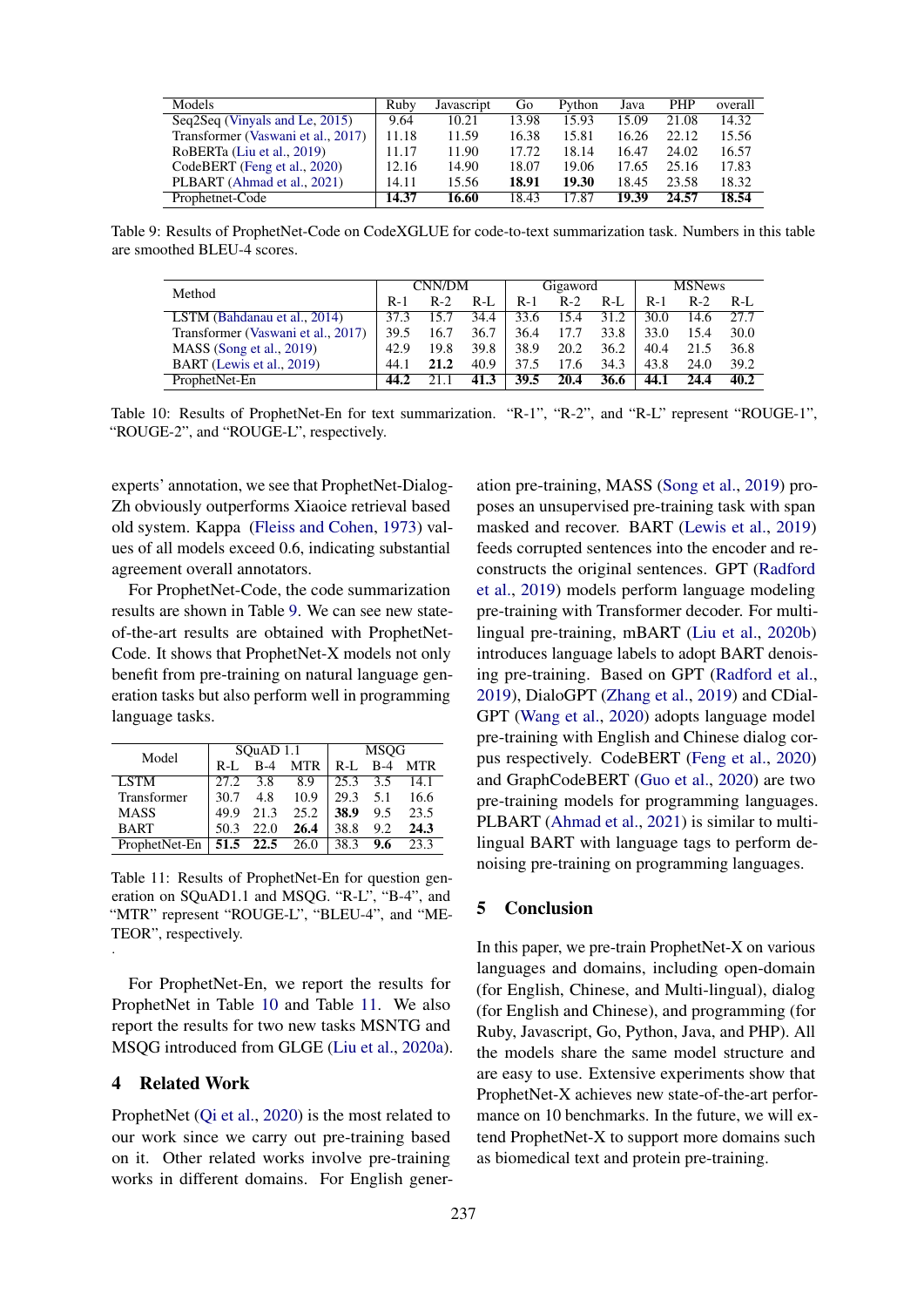### References

- <span id="page-6-18"></span>Wasi Uddin Ahmad, Saikat Chakraborty, Baishakhi Ray, and Kai-Wei Chang. 2021. Unified pre-training for program understanding and generation. *arXiv preprint arXiv:2103.06333*.
- <span id="page-6-8"></span>Huda Alamri, Vincent Cartillier, Abhishek Das, Jue Wang, Anoop Cherian, Irfan Essa, Dhruv Batra, Tim K Marks, Chiori Hori, Peter Anderson, et al. 2019. Audio visual scene-aware dialog. In *Proceedings of the IEEE/CVF Conference on Computer Vision and Pattern Recognition*, pages 7558–7567.
- <span id="page-6-19"></span>Dzmitry Bahdanau, Kyunghyun Cho, and Yoshua Bengio. 2014. Neural machine translation by jointly learning to align and translate. *arXiv preprint arXiv:1409.0473*.
- <span id="page-6-15"></span>Siqi Bao, Huang He, Fan Wang, Hua Wu, and Haifeng Wang. 2020. [PLATO: Pre-trained dialogue genera](https://doi.org/10.18653/v1/2020.acl-main.9)[tion model with discrete latent variable.](https://doi.org/10.18653/v1/2020.acl-main.9) In *Proceedings of the 58th Annual Meeting of the Association for Computational Linguistics*, pages 85–96, Online. Association for Computational Linguistics.
- <span id="page-6-1"></span>Tom B Brown, Benjamin Mann, Nick Ryder, Melanie Subbiah, Jared Kaplan, Prafulla Dhariwal, Arvind Neelakantan, Pranav Shyam, Girish Sastry, Amanda Askell, et al. 2020. Language models are few-shot learners. *arXiv preprint arXiv:2005.14165*.
- <span id="page-6-9"></span>Alexis Conneau, Kartikay Khandelwal, Naman Goyal, Vishrav Chaudhary, Guillaume Wenzek, Francisco Guzmán, Edouard Grave, Myle Ott, Luke Zettlemoyer, and Veselin Stoyanov. 2019. Unsupervised cross-lingual representation learning at scale. *arXiv preprint arXiv:1911.02116*.
- <span id="page-6-3"></span>Jacob Devlin, Ming-Wei Chang, Kenton Lee, and Kristina Toutanova. 2018. Bert: Pre-training of deep bidirectional transformers for language understanding. *arXiv preprint arXiv:1810.04805*.
- <span id="page-6-12"></span>Günes Erkan and Dragomir R Radev. 2004. Lexrank: Graph-based lexical centrality as salience in text summarization. *Journal of artificial intelligence research*, 22:457–479.
- <span id="page-6-16"></span>Le Fang, Chunyuan Li, Jianfeng Gao, Wen Dong, and Changyou Chen. 2019. Implicit deep latent variable models for text generation. In *Proceedings of the 2019 Conference on Empirical Methods in Natural Language Processing and the 9th International Joint Conference on Natural Language Processing (EMNLP-IJCNLP)*, pages 3937–3947.
- <span id="page-6-2"></span>Zhangyin Feng, Daya Guo, Duyu Tang, Nan Duan, Xiaocheng Feng, Ming Gong, Linjun Shou, Bing Qin, Ting Liu, Daxin Jiang, et al. 2020. Codebert: A pre-trained model for programming and natural languages. *arXiv preprint arXiv:2002.08155*.
- <span id="page-6-20"></span>Joseph L Fleiss and Jacob Cohen. 1973. The equivalence of weighted kappa and the intraclass correlation coefficient as measures of reliability. *Educational and psychological measurement*, 33(3):613– 619.
- <span id="page-6-10"></span>Michel Galley, Chris Brockett, Xiang Gao, Jianfeng Gao, and Bill Dolan. 2019. Grounded response generation task at dstc7. In *AAAI Dialog System Technology Challenges Workshop*.
- <span id="page-6-17"></span>Sergey Golovanov, Rauf Kurbanov, Sergey Nikolenko, Kyryl Truskovskyi, Alexander Tselousov, and Thomas Wolf. 2019. Large-scale transfer learning for natural language generation. In *Proceedings of the 57th Annual Meeting of the Association for Computational Linguistics*, pages 6053–6058.
- <span id="page-6-21"></span>Daya Guo, Shuo Ren, Shuai Lu, Zhangyin Feng, Duyu Tang, Shujie Liu, Long Zhou, Nan Duan, Jian Yin, Daxin Jiang, et al. 2020. Graphcodebert: Pretraining code representations with data flow. *arXiv preprint arXiv:2009.08366*.
- <span id="page-6-14"></span>Karl Moritz Hermann, Tomas Kocisky, Edward Grefenstette, Lasse Espeholt, Will Kay, Mustafa Suleyman, and Phil Blunsom. 2015. Teaching machines to read and comprehend. In *NIPS*, pages 1693–1701.
- <span id="page-6-4"></span>Baotian Hu, Qingcai Chen, and Fangze Zhu. 2015. Lcsts: A large scale chinese short text summarization dataset. *arXiv preprint arXiv:1506.05865*.
- <span id="page-6-11"></span>Hamel Husain, Ho-Hsiang Wu, Tiferet Gazit, Miltiadis Allamanis, and Marc Brockschmidt. 2019. Codesearchnet challenge: Evaluating the state of semantic code search. *arXiv preprint arXiv:1909.09436*.
- <span id="page-6-0"></span>Mike Lewis, Yinhan Liu, Naman Goyal, Marjan Ghazvininejad, Abdelrahman Mohamed, Omer Levy, Ves Stoyanov, and Luke Zettlemoyer. 2019. Bart: Denoising sequence-to-sequence pre-training for natural language generation, translation, and comprehension. *arXiv preprint arXiv:1910.13461*.
- <span id="page-6-7"></span>Yanran Li, Hui Su, Xiaoyu Shen, Wenjie Li, Ziqiang Cao, and Shuzi Niu. 2017. Dailydialog: A manually labelled multi-turn dialogue dataset. In *Proceedings of the Eighth International Joint Conference on Natural Language Processing (Volume 1: Long Papers)*, pages 986–995.
- <span id="page-6-5"></span>Yaobo Liang, Nan Duan, Yeyun Gong, Ning Wu, Fenfei Guo, Weizhen Qi, Ming Gong, Linjun Shou, Daxin Jiang, Guihong Cao, et al. 2020. Xglue: A new benchmark dataset for cross-lingual pretraining, understanding and generation. *arXiv preprint arXiv:2004.01401*.
- <span id="page-6-13"></span>Junyang Lin, Xu Sun, Shuming Ma, and Qi Su. 2018. Global encoding for abstractive summarization. *arXiv preprint arXiv:1805.03989*.
- <span id="page-6-6"></span>Dayiheng Liu, Yu Yan, Yeyun Gong, Weizhen Qi, Hang Zhang, Jian Jiao, Weizhu Chen, Jie Fu, Linjun Shou, Ming Gong, et al. 2020a. Glge: A new